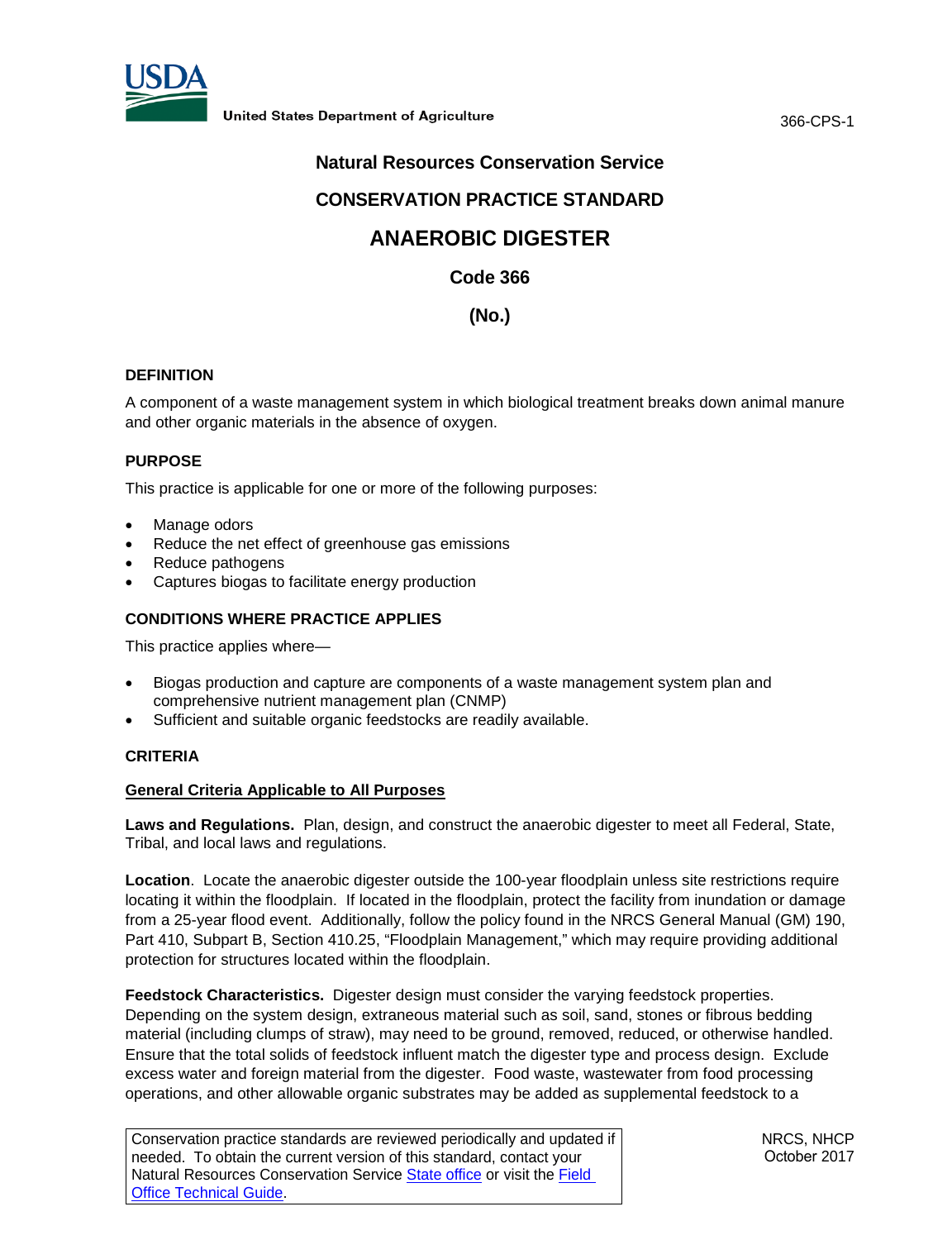digester when the digester is designed to treat such wastes, as described in the operation and maintenance plan.

**Connections.** Ensure that all connections and fittings are properly sized and installed for design flows and vibrations.

**Agricultural Waste Management System**. Do not consider the volume of the digester in determining the storage requirement of the waste storage facility.

**Safety.** If the digester has the potential to create a safety hazard, install fence and post warning signs to prevent using it for purposes other than intended. Include appropriate safety features to minimize the hazards of the facility (refer to American Society of Agricultural and Biological Engineers (ASABE) Standard EP470, Manure Storage Safety for guidance, as needed).

Biogas is flammable, highly toxic, and potentially explosive. Design of the digester and gas collection, control, and utilization system with adequate safety measures including appropriate earthquake loads (as required)**,** and install components in accordance with standard engineering practice for handling a flammable gas and to prevent undue safety hazards. As a minimum—

- Post "Warning Flammable Gas" and "No Smoking" signs.
- Provide appropriate fire protection equipment and biogas leak detection sensors, especially in confined areas.
- Install a flare for the anaerobic digestion system unless another option is provided by the manufacturer which adequately addresses conditions to prevent biogas release into the atmosphere.
- Locate flares the appropriate distance from the digester and other buildings according to manufacturer's specifications, and electrical code. Install flares a minimum of 10 feet above the ground. Locate open flares a minimum distance of 50 feet from the biogas source. Properly ground flares or protect to minimize potential damage caused by lightning strikes.
- Provide a flame trap device in the biogas line between the digester and sources of ignition to prevent flame migration from the flare to the gas source or as otherwise recommended by the flame arrester manufacturer.
- Use explosion-proof motors, switches and other spark producing devices on all biogas blowers or other equipment installed where biogas is present.
- Provide and maintain above-ground permanent markers to indicate the location of underground gas lines to prevent accidental disturbance or rupture. Mark exposed pipe to indicate type of pipe whether gas or other.

# **Criteria for Plug Flow Digester**

- Recommended total solids content of influent is 11 to 14 percent.
- Minimum digester retention time is 20 days.
- Operational temperature is mesophilic (ranging from 95 to 104 ºF).
- Minimum length to width ratio of digester flow path is 3.5:1.
- Maximum ratio of flow path width to fluid depth is 2.5:1.
- Design the floor and wall shapes to facilitate the movement of all material through the digester to minimize short-circuiting flow.

#### **Criteria for Complete Mix Digester**

- Recommended total solids content of manure influent is less than 11 percent.
- Minimum digester retention time is 17 days.
- Operational temperature is mesophilic (ranging from 95 to 104 ºF).
- Provide appropriate devices, as necessary, to assure a continuous flowing and mixing process.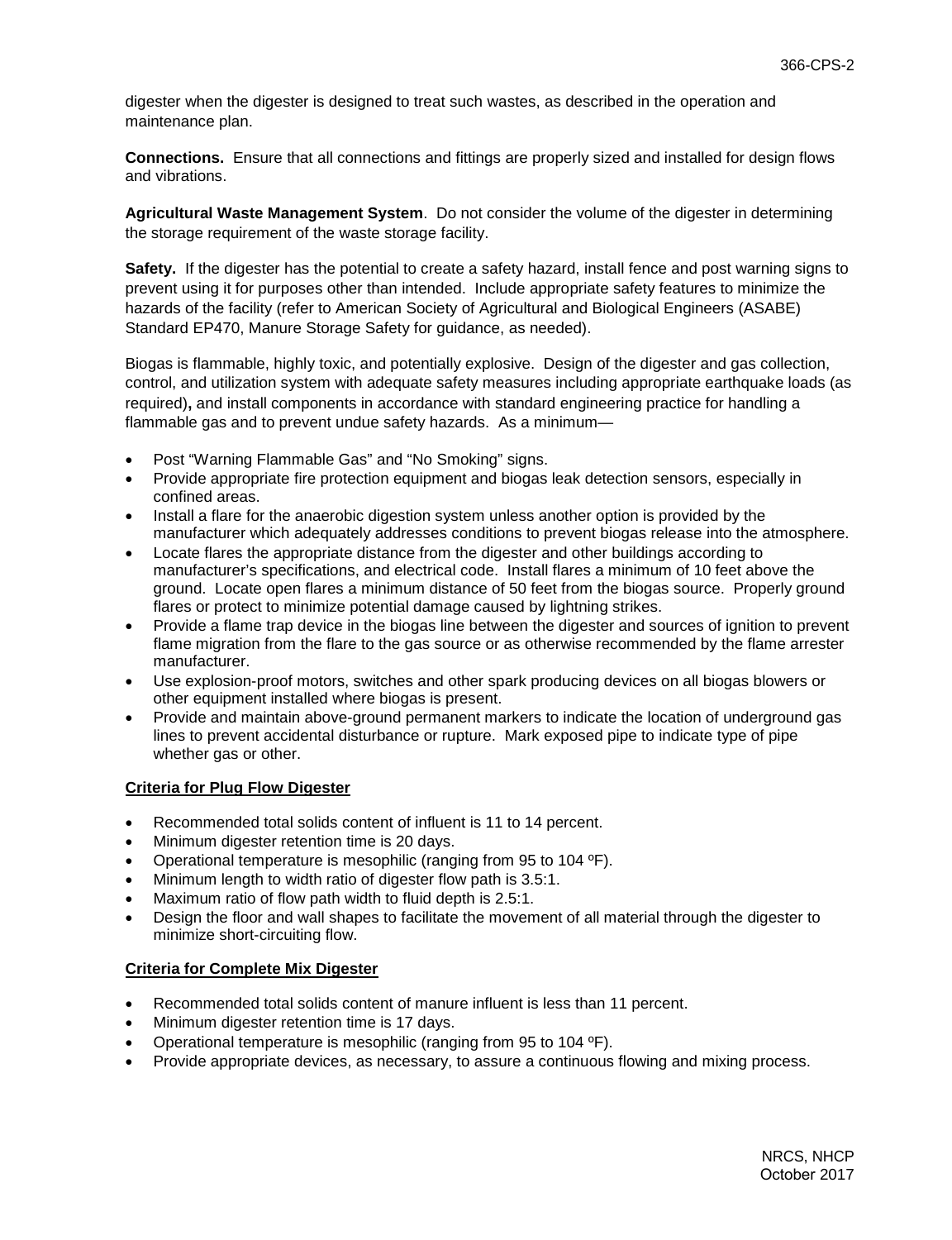## **Criteria for Covered Lagoon**

Meet the "General Criteria for All Lagoons" given in Conservation Practice Standard Waste Treatment Lagoon (Code 359) as appropriate. Additional requirements include—

- Minimum Design Operating Volume.—Base the design operating volume either on the daily volatile solids (VS) loading rate per 1,000 ft<sup>3</sup> or the minimum hydraulic retention time (HRT) adequate for methane production, whichever volume is greater. Select and apply the maximum daily VS loading rate from the values listed on the map in figure 1. Select and apply the minimum HRT from values indicated on the map in figure 2.
- Required Total Volume.—The required total volume of the digester is equal to the minimum design operating volume except where waste storage is also included in the design. For this exception, meet the additional criteria pertinent to volume requirements found in Design Storage Volume in CPS Waste Treatment Lagoon (Code 359), as appropriate.
- Provide a minimum of 2 feet of freeboard above the digester design water surface; if rainfall is included in determining the operating volume, only 1 foot of freeboard is required. The digester storage volume does not need to account for rainfall for completely covered digesters.
- Operating Depth.—The minimum operating depth of the digester is 8 feet.
- Inlet and Outlet.—Locate the inlet and outlet devices as far apart as practical to minimize "short circuiting." Locate the inlet discharge a minimum of 12 inches below the digester liquid surface. Equip the digester with an outflow device that maintains the digester liquid surface at its design operating level.
- Digester Cover.—Design the digester cover, materials, anchorage, and all appurtenances, such as weights and floats, to capture and convey biogas to the gas collection system. The digester cover and associated materials must meet the requirements of CPS Roofs and Covers (Code 367).

## **Criteria for Alternative Type Digester**

For digester types not meeting the above criteria or for digester types other than listed in this standard (such as fixed film, induced blanket, high solids (dry digesters) or thermophilic reactors) follow the documented design and performance requirements of the proposed anaerobic digester.

**Alternative Type Digester Containment Characteristics.** For the various alternative digester types, ensure that the following applicable criteria are applied:

- For earthen structures meet the "General Criteria for All Lagoons" given in CPS Waste Treatment Lagoon (Code 359), as appropriate.
- Design tanks and internal components, including heat pipes to facilitate periodic removal of accumulated solids and for corrosion protection.
- For tanks meet the structural criteria for "Fabricated Structures" in CPS Waste Storage Facility (Code 313), and the requirements of State and local seismic codes as applicable.
- The following additional criteria apply:
	- o Design Operating Volume.—Size the digester to retain the design requirements to meet the hydraulic and solids retention times (days).
	- o Inlet and Outlet.—Locate the inlet and outlet devices to facilitate process flow. Design inlets and outlets of any permanent material to resist corrosion, plugging, freeze damage, and prevent gas loss. To maintain the operating level, maintain a gas seal under the cover, prevent gas loss, and release effluent directly to separation, storage, or other treatment facility. Equip the digester with an outflow device, such as an underflow weir.
	- o Cover.—For covers meet the requirements of CPS Roofs and Covers (Code 367). Equip tanks with suitable covers designed for accumulation and collection of biogas.
	- o Heating System (if required).—Design and install the heating system to maintain proper digester temperature and to minimize corrosive attack and scalding build-up on the heated surfaces.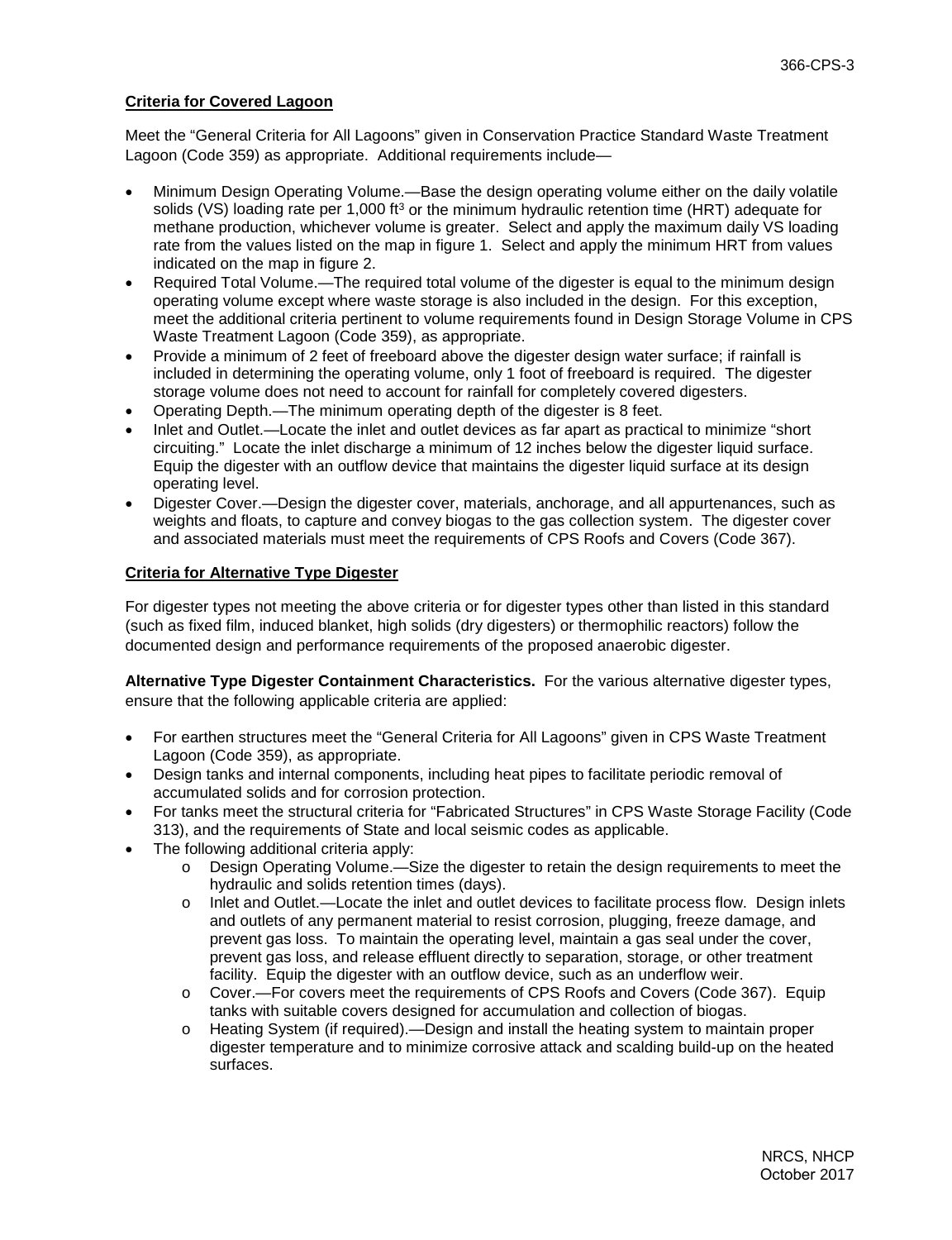**Gas Collection, Transfer, and Control System.** Design the biogas collection, transfer, and control system to convey captured gas from within the digester to gas utilization equipment or devices (flare, boiler, engine, etc.).

Gas collection and transfer.— Meet the following for pipe and/or appurtenances:

- Design the gas collection system within the digester to minimize plugging or install cleanout ports as needed.
- Securely anchor pipe and components within the digester to prevent displacement/damage from normal forces including loads associated with scum accumulated.
- Design the collection and transfer pipe for wet biogas. In colder climates, protect the pipe as necessary to prevent frost buildup. Use pipe sizes no smaller than 3-inch diameter, unless a detailed design is performed to account for frost buildup and pressure drop in a low-pressure system. Design pressurized systems as an alternative type digester.
- For pipes used to transfer biogas include provisions for drainage of condensate, pressure and vacuum relief, and flame traps.
- For steel pipe meet the requirements of American Water Works Association (AWWA) Specification C-200, or American Society for Testing and Materials (ASTM) Specification A53/A211 for stainless steel.
- For plastic pipe meet the requirements of AWWA Specification C-906 or ASTM Specification D-3350 for high-density polyethylene (HDPE).
- Install pipes to ensure all sections can be safely isolated and cleaned as part of routine maintenance.

#### Gas Control

- Locate and shelter all equipment and components from the elements.
- The minimum service life for all equipment and components is 2 years or more. Provide easy access for replacement or repair of components.
- Base the size of equipment and connecting pipe on head loss, cost of energy, cost of components, and manufacturers' recommendations.
- Where electrical service is required at the control facility, follow the National Electrical Code and local and State requirements for the installation and all electrical wire, fixtures, and equipment.

**Gas Utilization.** Design and install gas utilization equipment in accordance with standard engineering practice and the manufacturer's specifications.

- Equip flares with automatic ignition and powered by battery/solar or direct connection to electrical service. Ensure that the flare capacity is equal to or greater than the anticipated maximum biogas production. Install a windshield or other device to protect an open flare against wind.
- As needed, design appropriate facilities to store excess gas.
- Design gas-fired boilers, fuel cells, turbines, and internal combustion engines to burn biogas directly, in a mix with other fuel, or include equipment for removing hydrogen sulfide and other contaminants from the biogas.
- Install and maintain a gas meter, suitable for measuring biogas.

**Monitoring for Mesophilic and Thermophilic Digesters.** Install equipment needed to properly monitor the digester and gas production as part of the system. As a minimum, the following equipment is required:

- Temperature sensors and readout device to measure internal temperature of digester
- Temperature sensors and readout device to measure inflow and outflow temperature of digester heat exchanger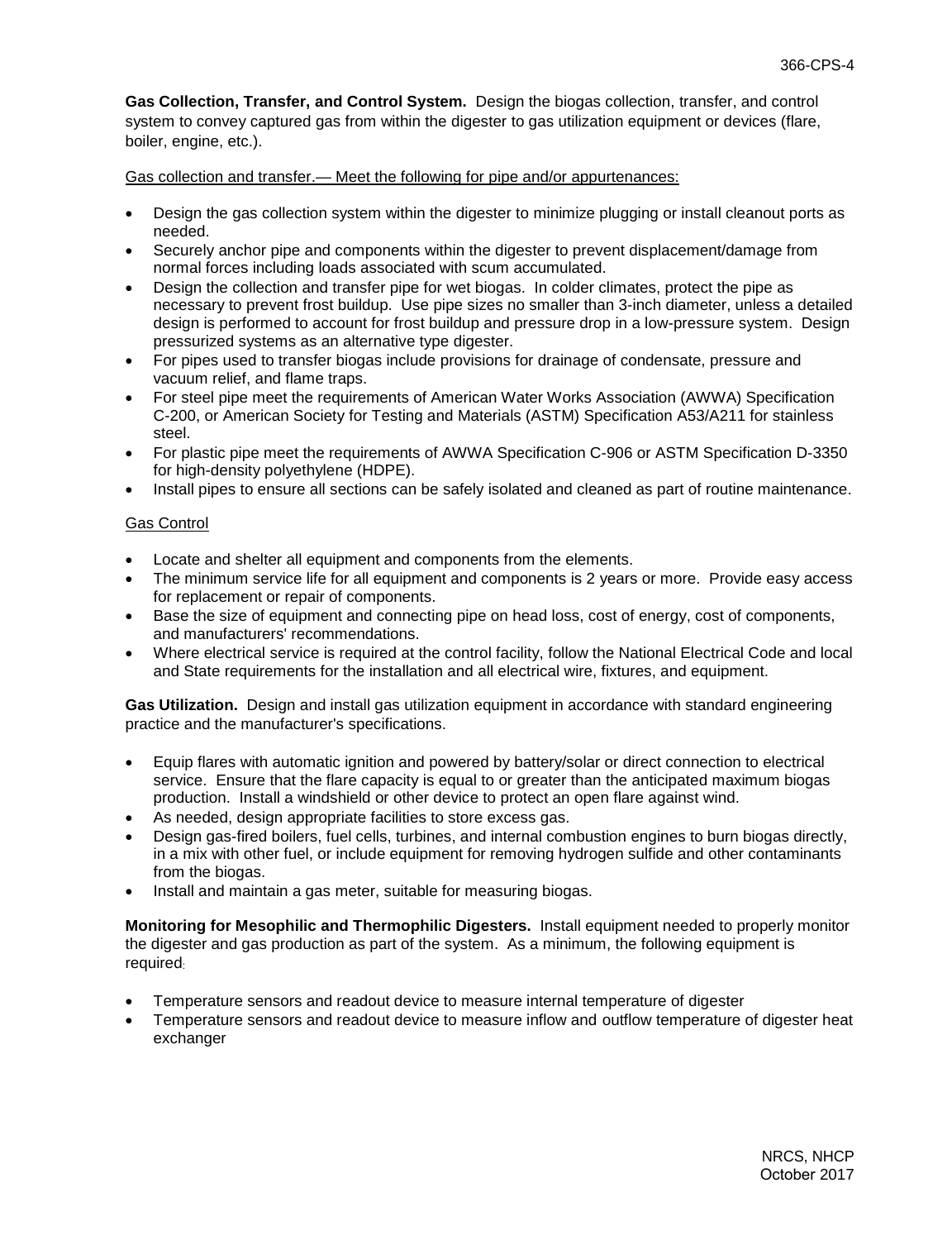## **CONSIDERATIONS**

#### **Location**

Locate the digester as near the source of manure and as far from neighboring dwellings or public areas as practicable. Consider slope, distance of manure transmission, vehicle access, prevailing wind direction, proximity to hydrologically sensitive areas, and visibility for proper location. Locate the digester near a suitable site for energy utilization equipment. Minimize distances for the transmission of biogas through buried pipe. Locate the waste storage facility, considering elevation and distance from the digester, to take advantage of gravity flow.

#### **Manure Characteristics**

Consider using only fresh manure which has the highest energy content. The biogas yield from aged manure (generally less than 6 months old) is dependent on the biodegradation that has taken place during the storage period. Little biodegradation occurs when frozen. Manure stored in a warm, moist state could be significantly degraded resulting in reduced biogas production.

#### **Chemicals and Amendments**

Consider potential inhibitory effects on gas production of any antimicrobial agents in the manure or waste stream.

Waste Separation. Consider waste separation to prepare the waste stream for introduction to the anaerobic digester or for post-digestion treatment.

#### **Collection/Mix Tank**

Consider using a collection/mix tank to accumulate manure, settle and separate foreign material, preheat, and/or pretreat influent waste to the appropriate total solids concentration. A volume of 1 to 3 days of manure collection, depending on the planned system management, is often used.

#### **Overflow Protection**

In case of digester equipment failure, consider designing the transfer system with the capability to bypass the digester, going directly to storage or land application equipment.

#### **Digester Type**

The type of digester selected may be affected by geographical location (figure 3), energy considerations, wastewater properties, and other design considerations (figure 4).

#### **Digester Design**

A digester operating fluid depth of 8 feet or greater is usually more economical for tank design. Tank dividers or flow separators may be utilized to increase efficiency and prevent short-circuiting. Install interior slopes as steep as permitted by soil properties and construction techniques.

#### **Grounding and Cathodic Protection**

Stray voltage, electrolysis and galvanic corrosion can damage pipes inside digesters. Consider the design requirements for electrodes and anodes.

#### **Electrical Component Protection**

Very small concentrations of biogas can corrode electrical hardware. Consider locating electrical controls in a separate room or building away from the digester and generator.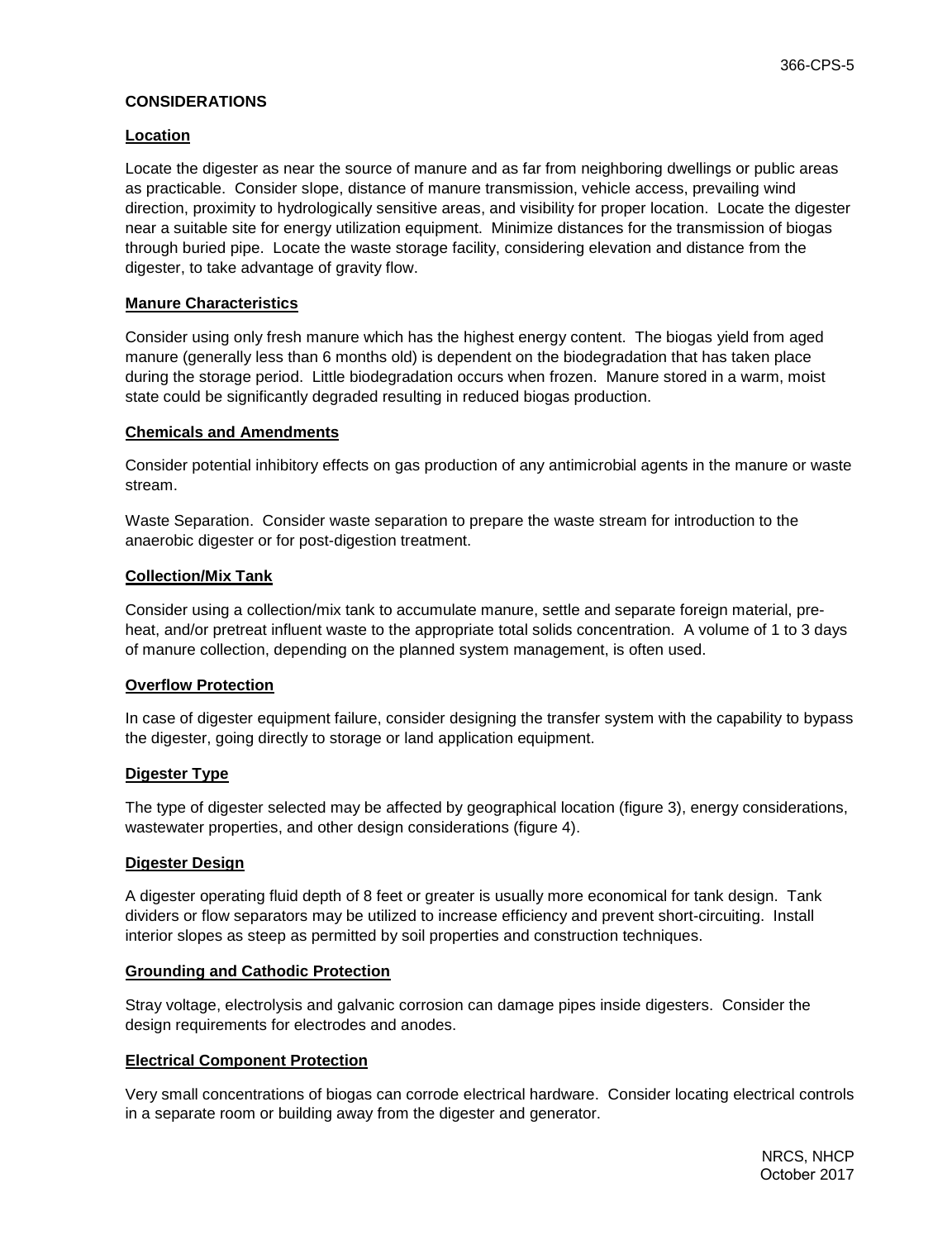## **Temperature Maintenance**

For the design include a means of maintaining the digester within acceptable operating temperature limits, use insulation where appropriate.

## **Gas Transfer Pipe**

Exposed pipe conveying flammable gas is generally painted yellow, per ASME A13.1-2015.

#### **Gas Collection Cover**

In areas of extreme wind or excessive snow, consider installing structures to protect inflatable and floating digester covers from damage.

## **Air Quality**

Recovering energy from the biogas may be a preferable alternative to flaring. This could reduce fossil fuel combustion and associated emissions, thereby reducing the net effect of greenhouse gases and improving air quality. Some energy recovery options, such as the use of internal combustion engines to convert biogas to energy, may also result in additional emissions of some air pollutants.

## **Gas Utilization**

Investigate and select the most beneficial and economical use of the biogas energy. Sales of carbon credits may affect the manner of utilization. Depending on the design and climate, digesters may require more than 50 percent of the biogas heat value to maintain the design temperature in the winter. Digesters can be heated by hot water from boilers burning biogas or by heat recovery from internal combustion engines and micro turbines burning biogas for power generation.

## **Effluent Tank**

Due to the potential use of digested separated solids for bedding or soil amendment consider utilizing an effluent tank to hold digester effluent for subsequent mechanical solid-liquid separation.

#### **Siting and Vegetation**

Analyze the visual impact of the digester within the overall landscape context and effects on aesthetics. Consider screening with vegetative plantings, landscaping, or other measures to alleviate a negative impact or enhance the view. In addition, vegetate disturbed areas as soon as possible.

#### **Soil Properties**

Consider soil properties such as texture, saturated hydraulic conductivity, flooding, slope, water table and depth, as well as limitations related to seepage, corrosivity, or compactibility of soil material when designing and installing an anaerobic digester. Refer to local soil survey information and on-site soil investigations during planning.

#### **Nutrient Availability**

Consider the effects of digestion upon nutrient availability. Land application of digester effluent, compared with fresh manure, may have a higher risk for both ground and surface water quality problems. Compounds such as nitrogen, phosphorus, and other elements become more soluble due to anaerobic digestion and therefore have higher potential to move with water.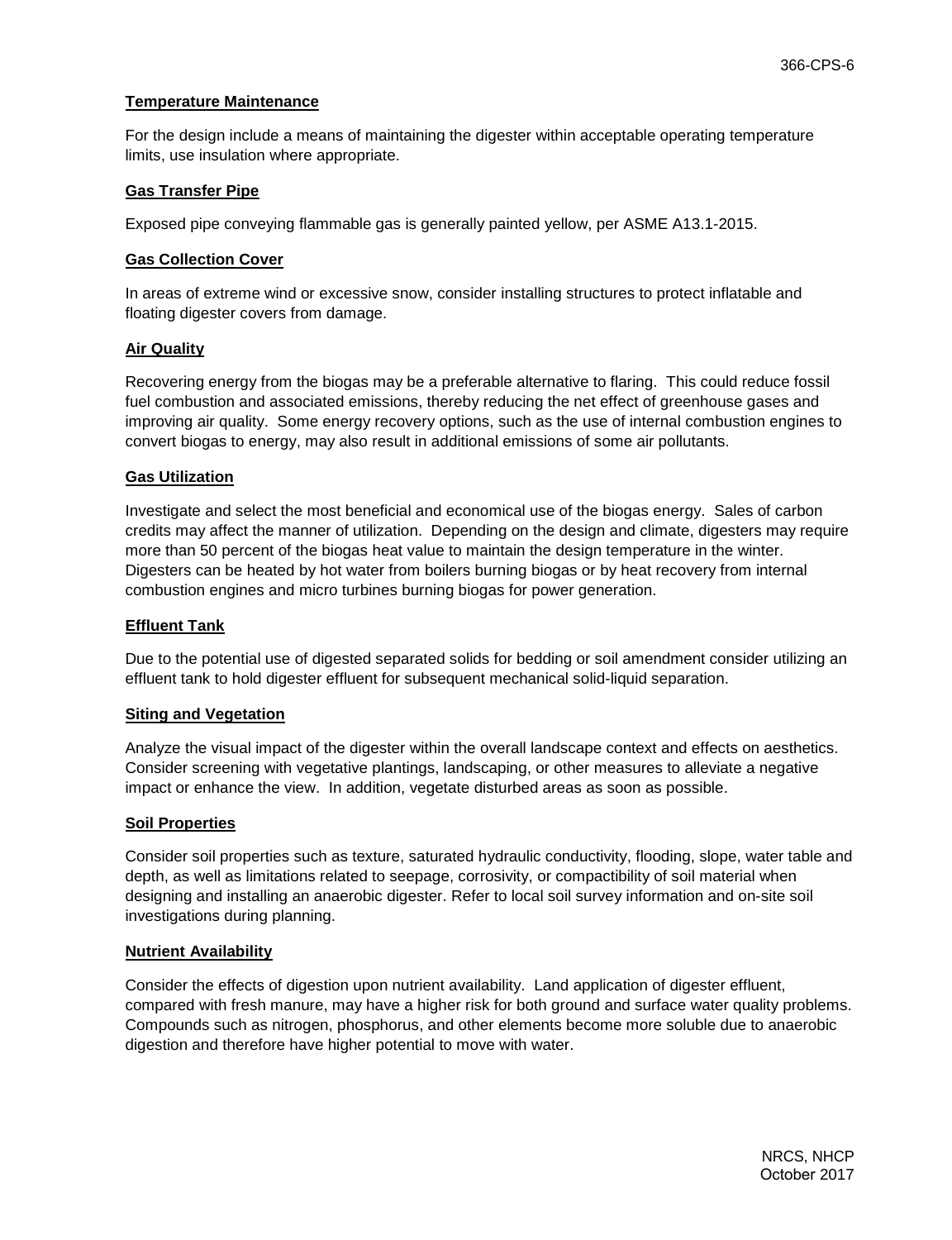# **PLANS AND SPECIFICATIONS**

Prepare plans and specifications that describe the requirements for applying the practice according to this standard. As a minimum, include—

- Plan view of the system layout and location of livestock facilities, waste collection points, waste transfer pipe, digester, biogas utilization facilities, and digester effluent storage. Include utilities and structures on the site.
- Grading plan showing excavation, fill, and drainage, as appropriate.
- Materials and structural details of the digester, including all premixing tanks, inlets, outlets, pipes, concrete, pumps, valves, and appurtenances as appropriate for the complete system.
- Foundational requirements including preparation and treatment.
- Details of biogas collection, control, and utilization system including type of materials for pipe, valves, regulators, pressure gages, electrical power and interface as appropriate, flow meters, flare, utilization equipment, and associated appurtenances.
- Specify insulation, heat exchanger capacity, and energy requirements as appropriate for maintaining the digester operating temperature within acceptable limits.
	- Provide a process flow diagram with the following design information:
		- o Flow rates of influent, effluent, and biogas.
		- o Design total and volatile solids content of influent and effluent.
		- o Digester volume.
		- o Hydraulic and solids retention times.
		- o When applicable, heating system type and capacity, control, and monitoring.
		- o Biogas production, including methane yield.<br>
		o 12-month energy budget when applicable.
		- 12-month energy budget when applicable.
		- o Safety features

# **OPERATION AND MAINTENANCE**

Prepare an operation and maintenance plan for the operator.

As a minimum, include the following items in the operation and maintenance plan:

- Proper loading rates of the digester and total solids content of the influent.
- Accounting for the nutrient impact of all feedstock in the farm's nutrient management plan.
- Proper operating procedures for the digester.
- Estimates of biogas production, methane content, and potential energy recovery.
- Description of the planned startup procedures, normal operation, safety issues, and normal maintenance items.
- Alternative operation procedures in the event of equipment failure.
- Instructions for safe use and flaring of biogas.
- Digester and other component maintenance.
- Troubleshooting guide.
- Monitoring plan with frequency of measuring and recording digester inflow, operating temperatures, biogas yield, and/or other information as appropriate.
- Maintain the internal temperatures for controlled temperature digesters as appropriate to the digester type and design. For mesophilic digesters maintain the temperature between 95 ºF and 104 ºF with an optimum of 100  $\textdegree$ F and daily fluctuation of digester temperature limited to less than 1  $\textdegree$ F.
- Design the digester with appropriate freeboard and overflow or automatic shutdown devices to prevent accidental spillage of effluent or discharge into the gas collection system.
- Establish and maintain emergency contact information for consultation with qualified experts.

# **REFERENCES**

American Society of Agricultural and Biological Engineers (ASABE), Standard EP470, Manure Storage Safety. 2011.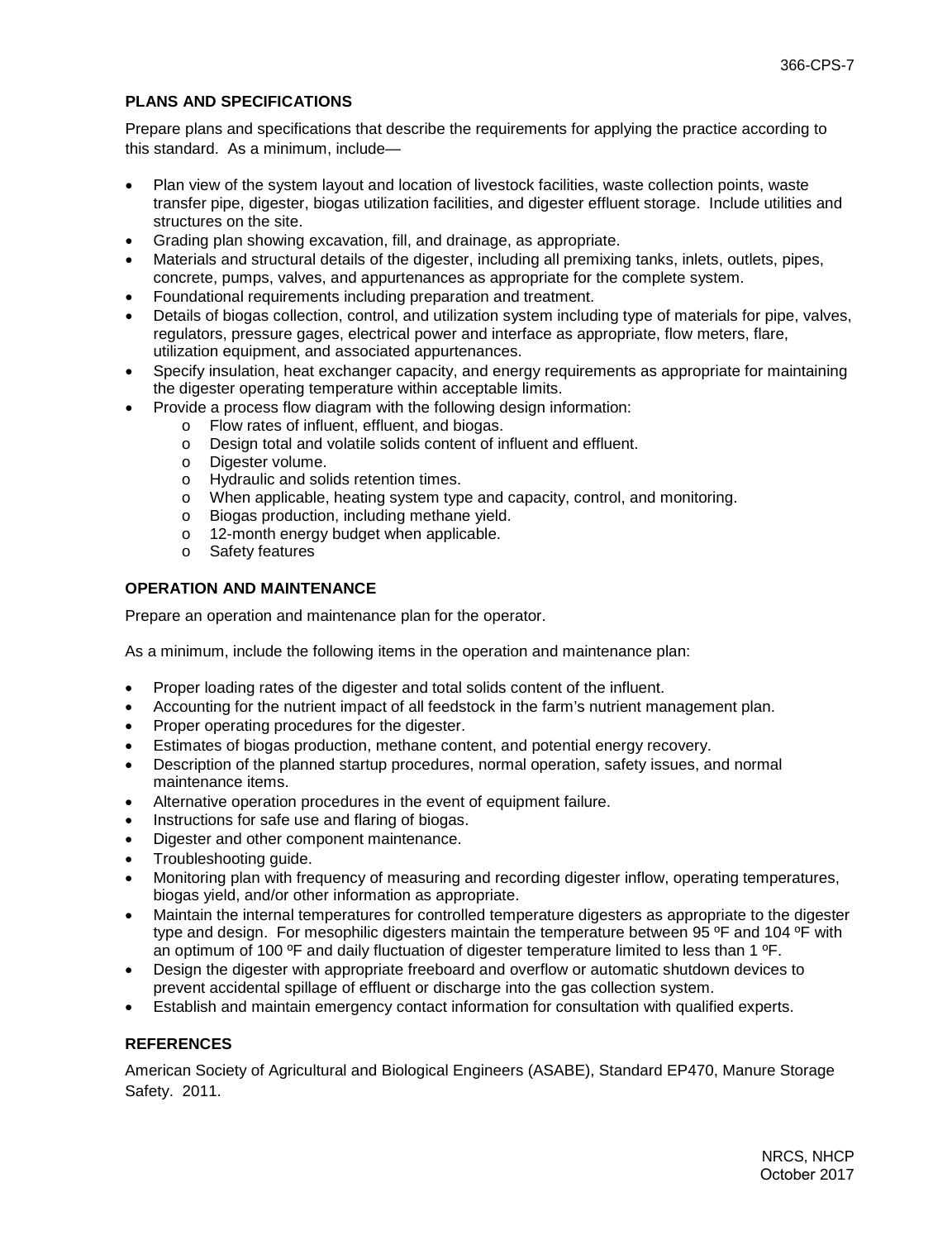American Water Works Association (AWWA). C-200, Standard for Steel Water Pipe 6 in. (150 mm) and Larger. 2012. Denver, CO.

AWWA. C-906, Polyethylene Pressure Pipe and Fittings, 4 In. through 65 In. (100 mm through 1650 mm), for Waterworks. 2015. Denver, CO.

American Society for Testing and Materials. Annual Book of ASTM Standards. Standards D-3350, Standard Specification for Polyethylene Plastics Pipe and Fittings Materials; A-53, Standard Specification for Pipe, Steel, Black and Hot-Dipped, Zinc-Coated, Welded and Seamless; and A211, Standard Specification for Spiral-Welded Steel or Iron Pipe. Philadelphia, PA.

USDA NRCS. National Engineering Handbook-210, Part 651, Agricultural Waste Management Field Handbook. 2012. Washington, D.C.

USDA NRCS, General Manual-190, Part 410, Subpart B, Section 410.25, "Floodplain Management." 2012. Washington, D.C.

U.S. Environmental Protection Agency (EPA), AgStar Handbook – A Manual for Developing Biogas Systems at Commercial Farms in the United States. 2004.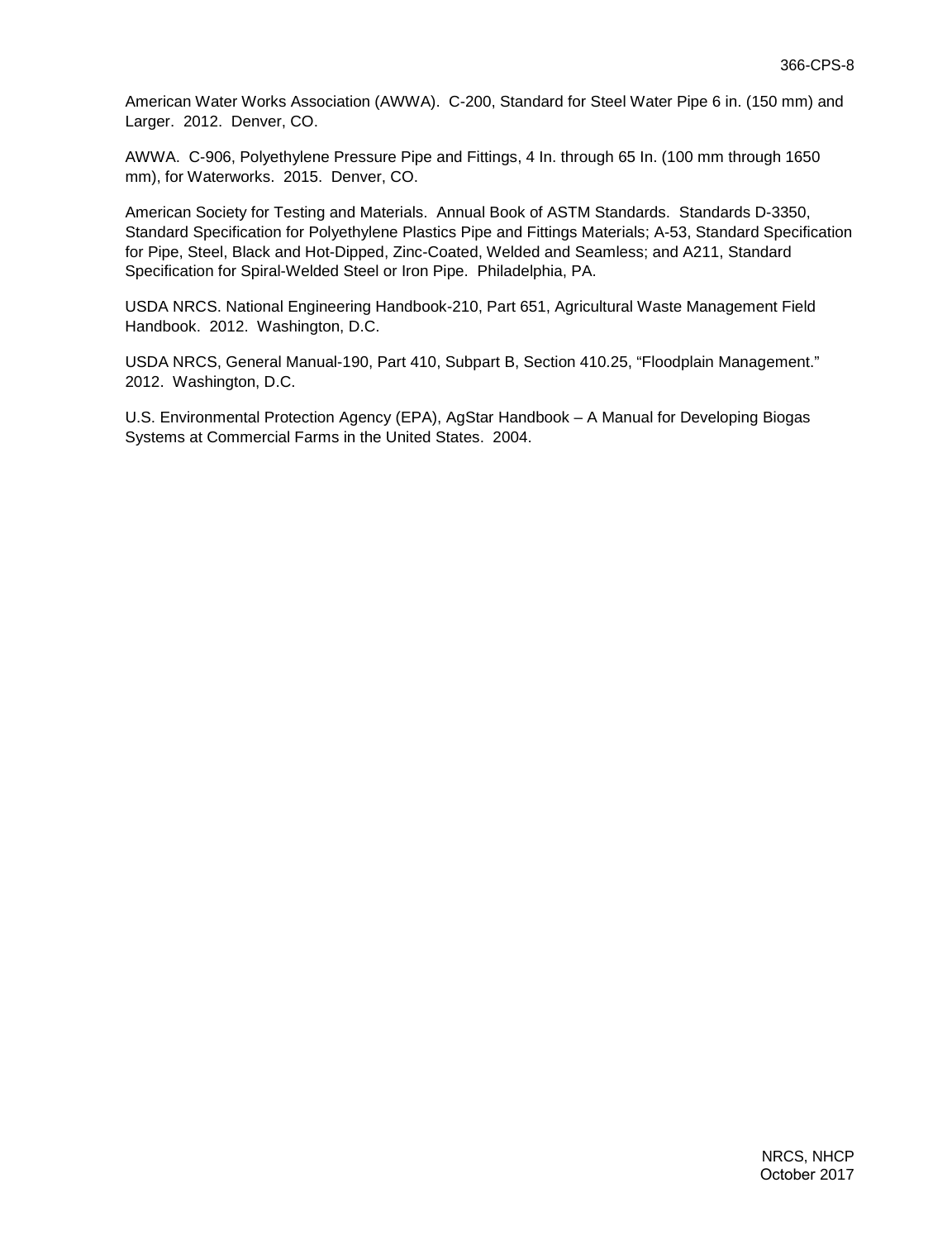

Figure 1. Covered lagoons—maximum loading rate (lb VS/1,000 ft<sup>3</sup>/day).



Figure 2. Covered lagoons—minimum hydraulic retention times (MINHRT) in days.